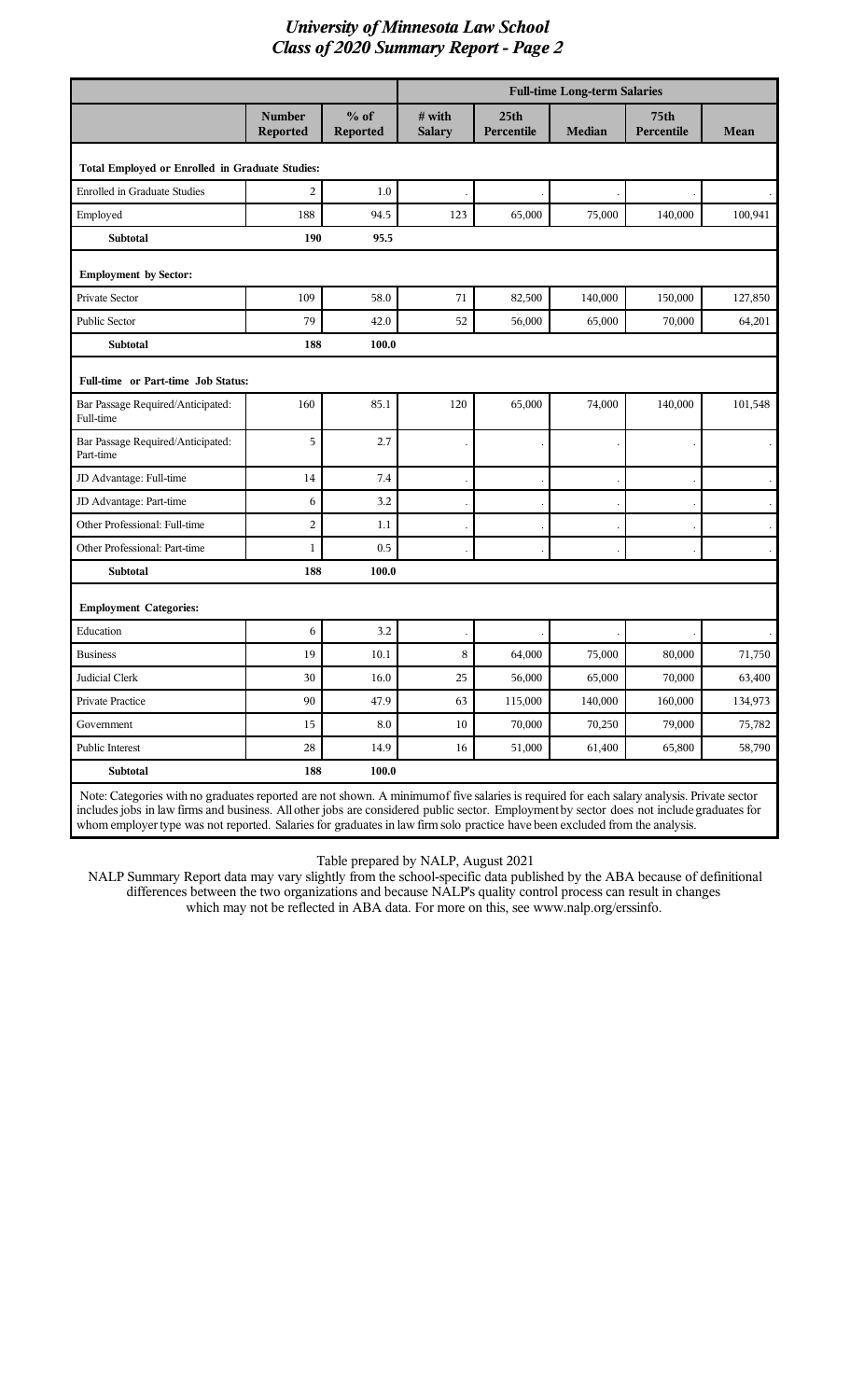|                                                                                                                                                                                                                       |                                  |                           | <b>Full-time Long-term Salaries</b> |                                |               |                           |             |
|-----------------------------------------------------------------------------------------------------------------------------------------------------------------------------------------------------------------------|----------------------------------|---------------------------|-------------------------------------|--------------------------------|---------------|---------------------------|-------------|
|                                                                                                                                                                                                                       | <b>Number</b><br><b>Reported</b> | $%$ of<br><b>Reported</b> | # with<br><b>Salary</b>             | 25 <sub>th</sub><br>Percentile | <b>Median</b> | <b>75th</b><br>Percentile | <b>Mean</b> |
| <b>Education Jobs:</b>                                                                                                                                                                                                |                                  |                           |                                     |                                |               |                           |             |
| Bar Passage Required/Anticipated                                                                                                                                                                                      | $\mathbf{1}$                     | 16.7                      |                                     |                                |               |                           |             |
| JD Advantage                                                                                                                                                                                                          | $\overline{\mathbf{4}}$          | 66.7                      |                                     |                                |               |                           |             |
| Other Professional                                                                                                                                                                                                    | $\mathbf{1}$                     | 16.7                      |                                     |                                |               |                           |             |
| <b>Subtotal</b>                                                                                                                                                                                                       | 6                                | 100.0                     |                                     |                                |               |                           |             |
| <b>Business Jobs:</b>                                                                                                                                                                                                 |                                  |                           |                                     |                                |               |                           |             |
| Bar Passage Required/Anticipated                                                                                                                                                                                      | $\,8\,$                          | 42.1                      | 5                                   | 56,000                         | 72,000        | 80,000                    | 68,800      |
| JD Advantage                                                                                                                                                                                                          | 10                               | 52.6                      |                                     |                                |               |                           |             |
| Other Professional                                                                                                                                                                                                    | $\mathbf{1}$                     | 5.3                       |                                     |                                |               |                           |             |
| <b>Subtotal</b>                                                                                                                                                                                                       | 19                               | 100.0                     |                                     |                                |               |                           |             |
| <b>Private Practice Jobs:</b>                                                                                                                                                                                         |                                  |                           |                                     |                                |               |                           |             |
| Bar Passage Required/Anticipated                                                                                                                                                                                      | 88                               | 97.8                      | 63                                  | 115,000                        | 140,000       | 160,000                   | 134,973     |
| JD Advantage                                                                                                                                                                                                          | $\overline{c}$                   | 2.2                       |                                     |                                |               |                           |             |
| <b>Subtotal</b>                                                                                                                                                                                                       | 90                               | 100.0                     |                                     |                                |               |                           |             |
| <b>Government Jobs:</b>                                                                                                                                                                                               |                                  |                           |                                     |                                |               |                           |             |
| Bar Passage Required/Anticipated                                                                                                                                                                                      | 13                               | 86.7                      | $10\,$                              | 70,000                         | 70,250        | 79,000                    | 75,782      |
| JD Advantage                                                                                                                                                                                                          | $\mathbf{1}$                     | 6.7                       |                                     |                                |               |                           |             |
| Other Professional                                                                                                                                                                                                    | $\mathbf{1}$                     | 6.7                       |                                     |                                |               |                           |             |
| Subtotal                                                                                                                                                                                                              | 15                               | 100.0                     |                                     |                                |               |                           |             |
| Judicial Clerkships:                                                                                                                                                                                                  |                                  |                           |                                     |                                |               |                           |             |
| Federal                                                                                                                                                                                                               | 9                                | 30.0                      | 7                                   | 70,000                         | 70,000        | 70,000                    | 70,000      |
| <b>State</b>                                                                                                                                                                                                          | 21                               | 70.0                      | 18                                  | 56,000                         | 64,000        | 65,000                    | 60,833      |
| <b>Subtotal</b>                                                                                                                                                                                                       | 30                               | 100.0                     |                                     |                                |               |                           |             |
| Note: Categories with no graduates reported are not shown. A minimum of five salaries is required for each salary analysis.<br>Salaries for graduates in law firm solo practice have been excluded from the analysis. |                                  |                           |                                     |                                |               |                           |             |

Table prepared by NALP, August 2021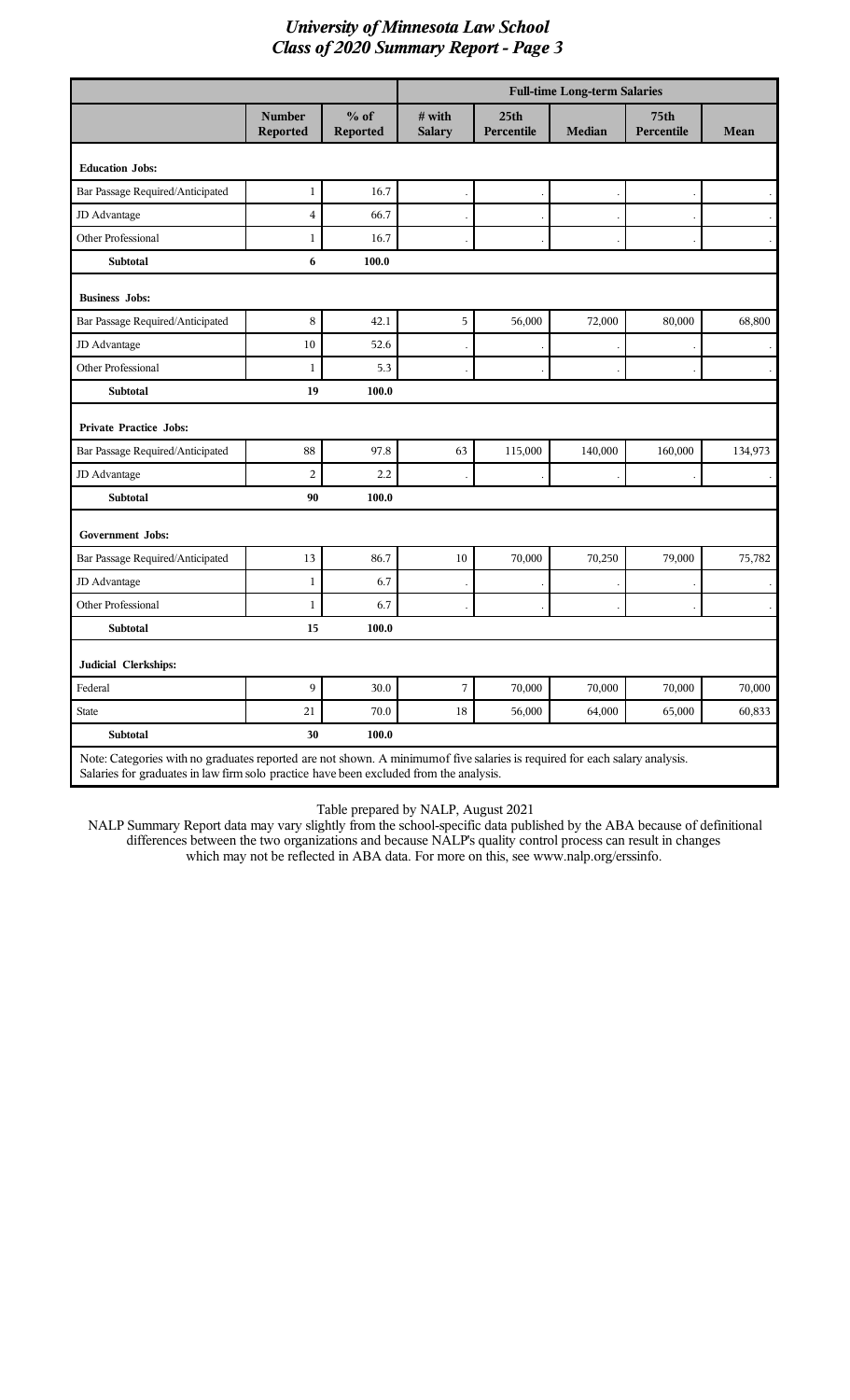|                                       |                                  |                           | <b>Full-time Long-term Salaries</b> |                                |               |                                |         |
|---------------------------------------|----------------------------------|---------------------------|-------------------------------------|--------------------------------|---------------|--------------------------------|---------|
|                                       | <b>Number</b><br><b>Reported</b> | $%$ of<br><b>Reported</b> | $#$ with<br><b>Salary</b>           | 25 <sub>th</sub><br>Percentile | <b>Median</b> | 75 <sub>th</sub><br>Percentile | Mean    |
| <b>Public Interest Jobs:</b>          |                                  |                           |                                     |                                |               |                                |         |
| Bar Passage Required/Anticipated      | 25                               | 89.3                      | 16                                  | 51,000                         | 61,400        | 65,800                         | 58,790  |
| JD Advantage                          | 3                                | 10.7                      |                                     |                                |               |                                |         |
| <b>Subtotal</b>                       | 28                               | 100.0                     |                                     |                                |               |                                |         |
| Size of Law Firm (by # of Attorneys): |                                  |                           |                                     |                                |               |                                |         |
| $1 - 10$                              | 20                               | 22.2                      | $\mathbf{Q}$                        | 62,000                         | 67,000        | 70,000                         | 66,056  |
| 11-25                                 | 6                                | 6.7                       |                                     |                                |               |                                |         |
| 26-50                                 | 9                                | 10.0                      | 6                                   | 91,000                         | 117,000       | 150,000                        | 115,667 |
| 51-100                                | 4                                | 4.4                       |                                     |                                |               |                                |         |
| 101-250                               | 8                                | 8.9                       | 7                                   | 140,000                        | 140,000       | 140,000                        | 137,143 |
| 251-500                               | 13                               | 14.4                      | $\mathbf Q$                         | 132,500                        | 140,000       | 140,000                        | 142,944 |
| $501+$                                | 29                               | 32.2                      | 27                                  | 140,000                        | 160,000       | 190,000                        | 160,753 |
| Solo practitioner                     | 1                                | 1.1                       |                                     |                                |               |                                |         |
| <b>Subtotal</b>                       | 90                               | 100.0                     |                                     |                                |               |                                |         |
| Type of Law Firm Job:                 |                                  |                           |                                     |                                |               |                                |         |
| Associate/Entry-level Attorney        | 86                               | 95.6                      | 63                                  | 115,000                        | 140,000       | 160,000                        | 134,973 |
| Law Clerk                             | 4                                | 4.4                       |                                     |                                |               |                                |         |
| <b>Subtotal</b>                       | 90                               | 100.0                     |                                     |                                |               |                                |         |

Table prepared by NALP, August 2021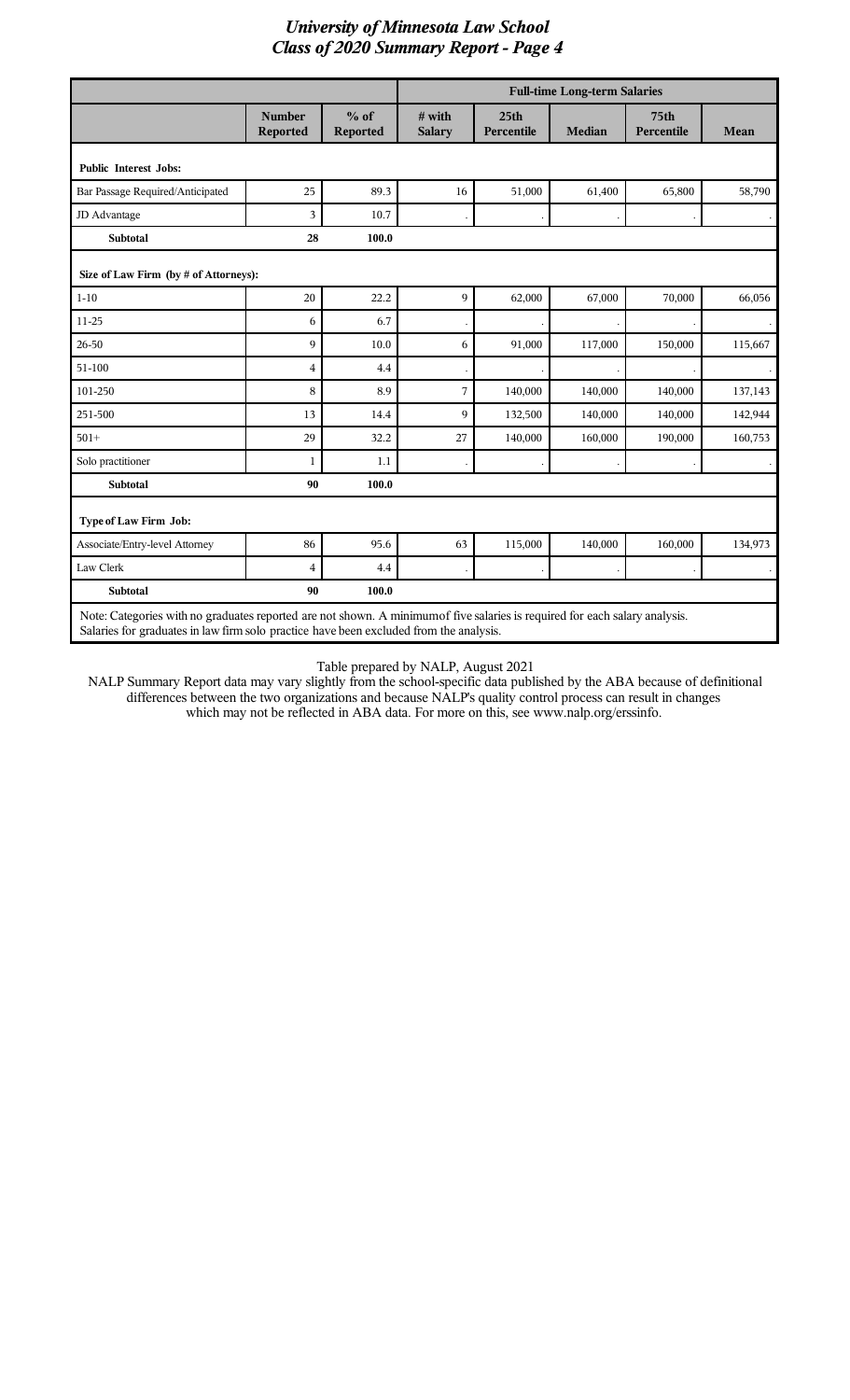|                                                                                                                                                                                                                       |                                  |                           | <b>Full-time Long-term Salaries</b> |                                |               |                                |         |
|-----------------------------------------------------------------------------------------------------------------------------------------------------------------------------------------------------------------------|----------------------------------|---------------------------|-------------------------------------|--------------------------------|---------------|--------------------------------|---------|
|                                                                                                                                                                                                                       | <b>Number</b><br><b>Reported</b> | $%$ of<br><b>Reported</b> | # with<br><b>Salary</b>             | 25 <sub>th</sub><br>Percentile | <b>Median</b> | 75 <sub>th</sub><br>Percentile | Mean    |
| <b>Jobs Taken by Region:</b>                                                                                                                                                                                          |                                  |                           |                                     |                                |               |                                |         |
| New England                                                                                                                                                                                                           | $\overline{2}$                   | 1.1                       |                                     |                                |               |                                |         |
| Mid-Atlantic                                                                                                                                                                                                          | 11                               | 5.9                       | 8                                   | 70,250                         | 72,920        | 182,500                        | 112,043 |
| E North Central                                                                                                                                                                                                       | 21                               | 11.2                      | 13                                  | 75,000                         | 140,000       | 160,000                        | 126,640 |
| W North Central                                                                                                                                                                                                       | 109                              | 58.0                      | 83                                  | 65,000                         | 70,000        | 140,000                        | 93,516  |
| South Atlantic                                                                                                                                                                                                        | 11                               | 5.9                       | 5                                   | 70,000                         | 72,000        | 90,000                         | 98,400  |
| E South Central                                                                                                                                                                                                       | $\mathbf{1}$                     | 0.5                       |                                     |                                |               |                                |         |
| W South Central                                                                                                                                                                                                       | 7                                | 3.7                       |                                     |                                |               |                                |         |
| Mountain                                                                                                                                                                                                              | 9                                | 4.8                       |                                     |                                |               |                                |         |
| Pacific                                                                                                                                                                                                               | 10                               | 5.3                       | 5                                   | 55,000                         | 57,000        | 62,000                         | 80,800  |
| Non-US locations                                                                                                                                                                                                      | 7                                | 3.7                       |                                     |                                |               |                                |         |
| <b>Subtotal</b>                                                                                                                                                                                                       | 188                              | 100.0                     |                                     |                                |               |                                |         |
| <b>Location of Jobs:</b>                                                                                                                                                                                              |                                  |                           |                                     |                                |               |                                |         |
| In-State                                                                                                                                                                                                              | 104                              | 55.3                      | 79                                  | 65,000                         | 70,000        | 140,000                        | 93,516  |
| Out of State                                                                                                                                                                                                          | 84                               | 44.7                      | 44                                  | 70,000                         | 96,500        | 160,000                        | 114,272 |
| <b>Subtotal</b>                                                                                                                                                                                                       | 188                              | 100.0                     |                                     |                                |               |                                |         |
| # States and Territories with Employed Grads:                                                                                                                                                                         |                                  |                           |                                     |                                |               |                                |         |
|                                                                                                                                                                                                                       | 28                               |                           |                                     |                                |               |                                |         |
| Total #                                                                                                                                                                                                               | 28                               |                           |                                     |                                |               |                                |         |
| Note: Categories with no graduates reported are not shown. A minimum of five salaries is required for each salary analysis.<br>Salaries for graduates in law firm solo practice have been excluded from the analysis. |                                  |                           |                                     |                                |               |                                |         |

#### Table prepared by NALP, August 2021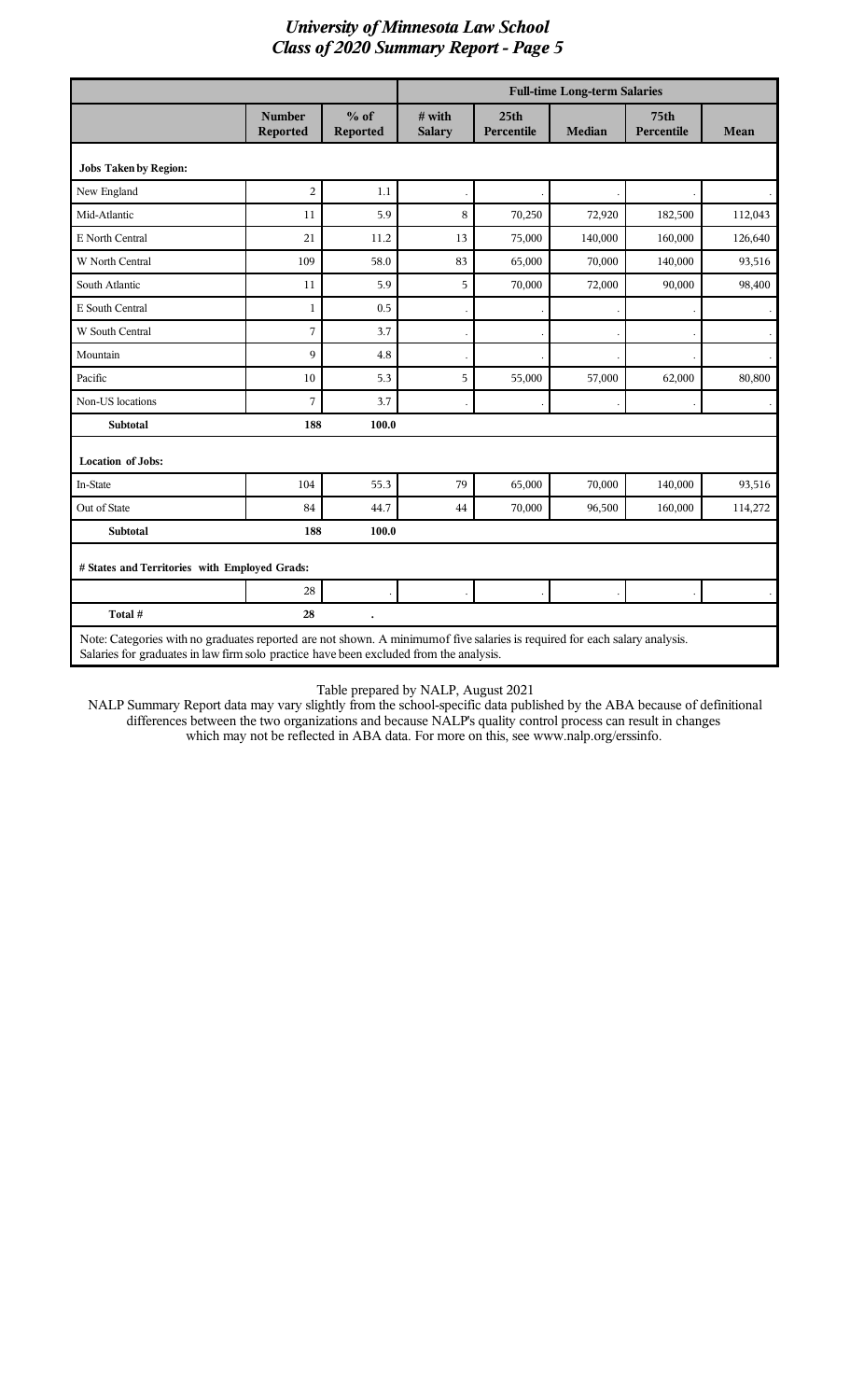|                                                                                                                                                                                                            | <b>Number</b><br><b>Reported</b> | $%$ of<br><b>Reported</b> |  |  |  |
|------------------------------------------------------------------------------------------------------------------------------------------------------------------------------------------------------------|----------------------------------|---------------------------|--|--|--|
| Source of Job:                                                                                                                                                                                             |                                  |                           |  |  |  |
| OCI                                                                                                                                                                                                        | 39                               | 20.9                      |  |  |  |
| Internship/externship experience                                                                                                                                                                           | 8                                | 4.3                       |  |  |  |
| Job fair/consortia                                                                                                                                                                                         | 13                               | 7.0                       |  |  |  |
| Job posting in CSO                                                                                                                                                                                         | 32                               | 17.1                      |  |  |  |
| Job posted online or in print                                                                                                                                                                              | 13                               | 7.0                       |  |  |  |
| Clerkship application process or<br><b>OSCAR</b>                                                                                                                                                           | 21                               | 11.2                      |  |  |  |
| Returned to or continued with<br>pre-law school employer                                                                                                                                                   | 7                                | 3.7                       |  |  |  |
| Referral                                                                                                                                                                                                   | 14                               | 7.5                       |  |  |  |
| Started own practice or business                                                                                                                                                                           | 4                                | 2.1                       |  |  |  |
| Self-initiated contact/networking                                                                                                                                                                          | 36                               | 19.3                      |  |  |  |
| <b>Subtotal</b>                                                                                                                                                                                            | 187                              | 100.0                     |  |  |  |
| Timing of Job Offer:                                                                                                                                                                                       |                                  |                           |  |  |  |
| Before graduation                                                                                                                                                                                          | 139                              | 74.3                      |  |  |  |
| After graduation                                                                                                                                                                                           | 48                               | 25.7                      |  |  |  |
| <b>Subtotal</b>                                                                                                                                                                                            | 187                              | 100.0                     |  |  |  |
| <b>Search Status of Employed Grads:</b>                                                                                                                                                                    |                                  |                           |  |  |  |
| Seeking a different job                                                                                                                                                                                    | 25                               | 13.3                      |  |  |  |
| Not seeking a different job                                                                                                                                                                                | 163                              | 86.7                      |  |  |  |
| <b>Subtotal</b>                                                                                                                                                                                            | 188                              | 100.0                     |  |  |  |
| Note: Figures are based on jobs for which the item was<br>reported, and thus may not add to the total number of jobs.<br>Timing of job offer figures exclude any graduates starting their<br>own practice. |                                  |                           |  |  |  |

Table prepared by NALP, August 2021